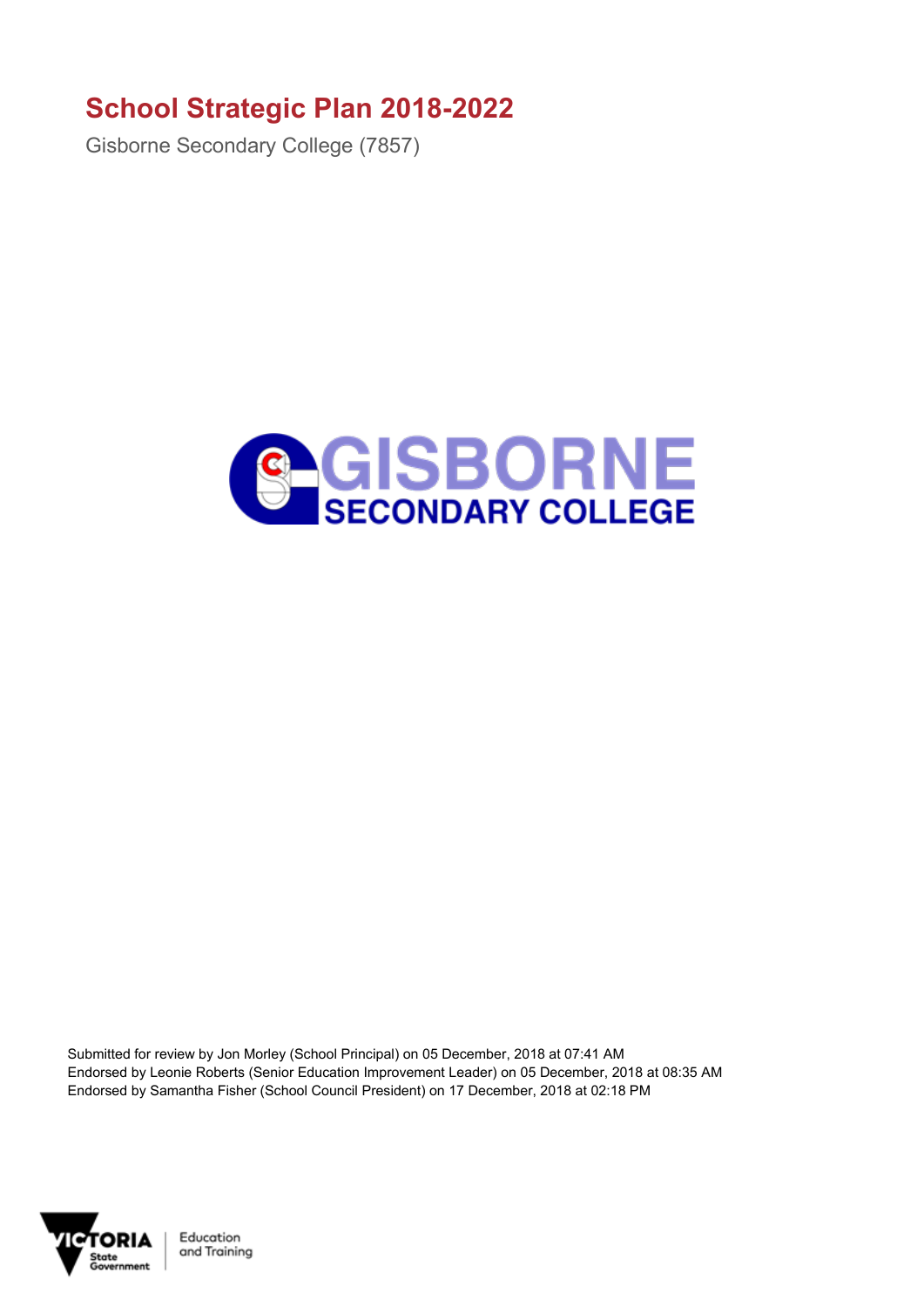## **School Strategic Plan - 2018-2022**

Gisborne Secondary College (7857)

| <b>School vision</b>      | "At Gisborne Secondary College we recognise that we may learn in different ways, in different spaces and places, in teams and<br>individually. Learning is each student's responsibility. Teachers and parents provide support and guidance. Our lives are enriched<br>intellectually, socially, emotionally and culturally by our College experience. Students will develop independence and a readiness for<br>future pathways, while becoming responsible members of our community."                                                                                                                                                                                                                                                                                                                                                                                                                                                                                                                                                                                                                                                                                                                  |
|---------------------------|----------------------------------------------------------------------------------------------------------------------------------------------------------------------------------------------------------------------------------------------------------------------------------------------------------------------------------------------------------------------------------------------------------------------------------------------------------------------------------------------------------------------------------------------------------------------------------------------------------------------------------------------------------------------------------------------------------------------------------------------------------------------------------------------------------------------------------------------------------------------------------------------------------------------------------------------------------------------------------------------------------------------------------------------------------------------------------------------------------------------------------------------------------------------------------------------------------|
| <b>School values</b>      | 'Gisborne Secondary College values respect, achievement, innovation and diversity. Through a wide range of learning opportunities,<br>students develop fulfilling and independent lives.'                                                                                                                                                                                                                                                                                                                                                                                                                                                                                                                                                                                                                                                                                                                                                                                                                                                                                                                                                                                                                |
| <b>Context challenges</b> | Gisborne Secondary College (SC) is a Year 7 -12 coeducational college established in 1981. It is situated in the south end of the<br>Macedon Ranges Shire (MRS) and, together with Kyneton Secondary College (at the north end of the Shire), provides the main<br>government secondary school options for the Shire residents. The College is located on the outskirts of Gisborne which is the largest<br>town in the Macedon Ranges. Ninety percent of students travel to the College by bus which means that it is an important social focal<br>point for students.                                                                                                                                                                                                                                                                                                                                                                                                                                                                                                                                                                                                                                  |
|                           | Gisborne, the town, has experienced significant population growth over recent years. This pattern will certainly continue and<br>accelerate under the MRS new planning overlays where the town has been designated as a higher growth area compared to some<br>other locations in the Shire including, for example, Woodend. To the south, Sunbury has been burgeoning for some time and it, too,<br>is designated for significant growth under new planning initiatives, including expansion to its north (towards Gisborne). Clearly there<br>is a healthy platform for potential student enrolment growth at Gisborne SC, other things being equal. Current Gisborne SC<br>enrolments of about 1123 will increase to approximately 1230 in 2019. Over the past few years we have seen increasing interest in<br>enrolments from areas outside the Macedon Ranges. Following discussion between the Department of Education and Gisborne<br>Secondary College, it was determined that we should restrict our enrolments to the limits imposed by accommodation constraints.<br>Accordingly, a new Enrolment Policy ensures that we service a defined area, called the 'Designated Neighbourhood Area'. |
|                           | The College was redeveloped over recent years. The first stage saw three blocks built containing 12 classrooms. The second stage<br>provided two new buildings that provided space for four Learning Communities to be set up for Years 7 and 8 students. Other<br>facilities include a Library, a Victorian Certificate of Education (VCE) Study Centre, a Food Technology centre, a Science wing and<br>canteen as well as two indoor courts of The Stadium (shared with the community) and the newly refurbished Performing Arts Centre,<br>including the Barcham Theatre. The grounds include space for active and passive pursuits, including a number of sports courts and<br>an oval.                                                                                                                                                                                                                                                                                                                                                                                                                                                                                                             |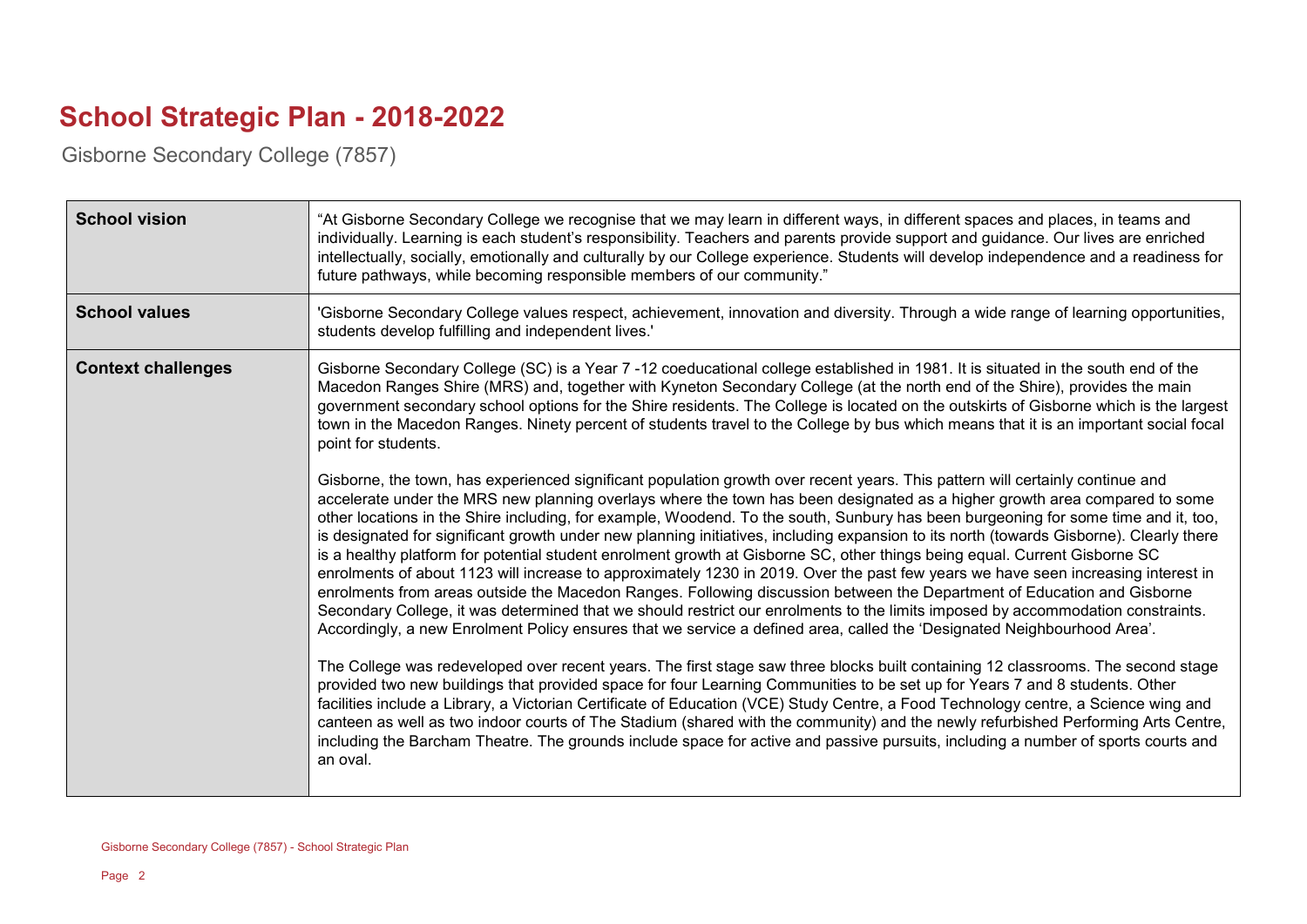|                             | The College provides a comprehensive, broad based curriculum currently delivered through Learning Centres at Years 7 and 8 (prior<br>to 2014 these were described as Neighbourhoods which were established in 2008); a Year 9-10 Middle Years program; and a Senior<br>School program Year 11-12 with most students enrolled in VCE and a comprehensive VCAL program, supported by enrolments in<br>VET courses.                                                                                                                                                                                                                                                                                                                                                                                                                                                                                                                  |
|-----------------------------|-----------------------------------------------------------------------------------------------------------------------------------------------------------------------------------------------------------------------------------------------------------------------------------------------------------------------------------------------------------------------------------------------------------------------------------------------------------------------------------------------------------------------------------------------------------------------------------------------------------------------------------------------------------------------------------------------------------------------------------------------------------------------------------------------------------------------------------------------------------------------------------------------------------------------------------|
|                             | The staffing profile includes 74 equivalent full–time (EFT) staff, with four Principal Class, 80 teachers (both full and part–time) and 24<br>Education Support (ES) staff.                                                                                                                                                                                                                                                                                                                                                                                                                                                                                                                                                                                                                                                                                                                                                       |
|                             | We currently have a Student Family Occupation (SFO) Index of 0.3910. 86% of our students were born in Australia, 0.62% are non-<br>English speakers, 3.37% have a disability, and none are refugees. 1.5% have an indigenous background. The College has a strong<br>focus on student wellbeing and students are supported by the work of the wellbeing team and the links that have been developed<br>with local support agencies.                                                                                                                                                                                                                                                                                                                                                                                                                                                                                               |
|                             | Our key challenges are to:<br>- improve student learning outcomes with a focus on literacy and numeracy<br>- improve student engagement and motivation                                                                                                                                                                                                                                                                                                                                                                                                                                                                                                                                                                                                                                                                                                                                                                            |
| Intent, rationale and focus | Gisborne SC is trying to achieve improvement in student learning growth across the whole curriculum, in particular literacy and<br>numeracy. We are especially focussed on improving our VCE study scores. We are also aiming to develop our students social,<br>emotional and academic engagement, and build a collaborative, accountable learning community culture. We will begin by<br>embedding an agreed Gisborne Secondary College Instructional Model, which integrates high impact teaching strategies, to ensure<br>consistent, high quality instruction in every classroom. At the same time, we will strengthen the capacity of individual teachers and<br>teams to analyse and use assessment data in high-functioning PLCs. We will also prioritise improving levels of student voice and<br>agency and embed a College-wide positive behaviours program. These will be the foundations of our improvement program. |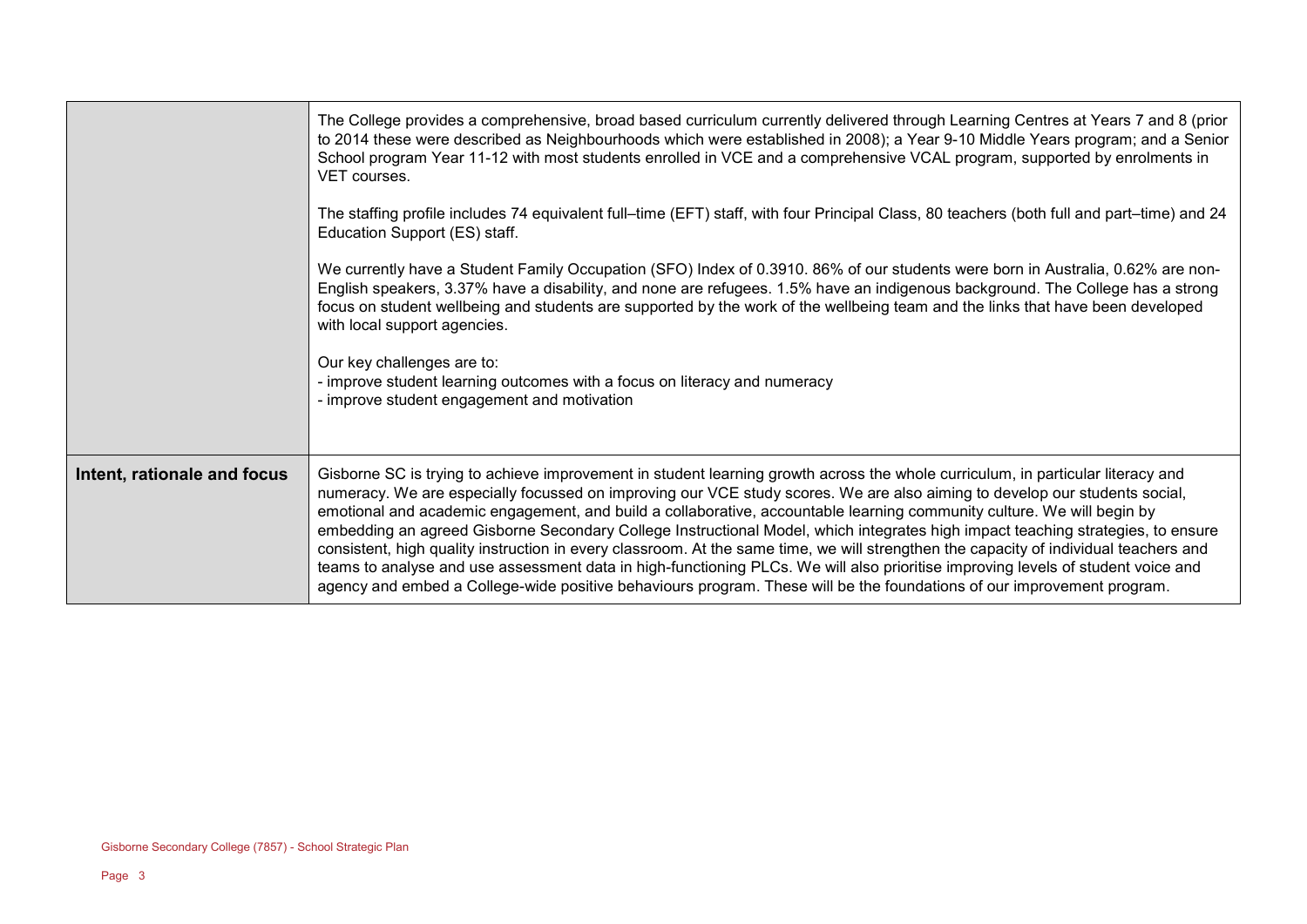## **School Strategic Plan - 2018-2022**

Gisborne Secondary College (7857)

| Goal 1                              | Improve student achievement and learning growth across the whole curriculum, but in particular for literacy and numeracy.                                                                                                                                                                                                                                                   |
|-------------------------------------|-----------------------------------------------------------------------------------------------------------------------------------------------------------------------------------------------------------------------------------------------------------------------------------------------------------------------------------------------------------------------------|
| Target 1.1                          | By 2022 the percentage of Year 9 students assessed in the top two bands of NAPLAN for:<br>• Numeracy will increase from 23.9% (2018) to 30% or above.<br>• Reading will increase from 21.6% (2018) to 30% or above.<br>• Writing will increase from 7.8% (2018) to 20% or above                                                                                             |
| Target 1.2                          | By 2022 the percentage of students across Years 7-9 (matched cohort) in NAPLAN:<br>• Numeracy assessed as medium and high growth increase from 70.2% (2018) to be 80% or above.<br>• Reading assessed as medium and high growth increase from 75% (2018) to be 80% or above.<br>• Writing assessed as medium and high growth increase from 66.4% (2018) to be 75% or above. |
| Target 1.3                          | By 2022 improve the:<br>• VCE mean study score from 25.95 in 2017 to be 29 or above.<br>• VCE English study group score from 25.42 in 2017 to be 29 or above.                                                                                                                                                                                                               |
| <b>Key Improvement Strategy 1.a</b> | Embed an agreed Gisborne Secondary College Instructional Model, which integrates high impact teaching strategies, to<br>ensure consistent, high quality instruction in every classroom. (BPE).                                                                                                                                                                              |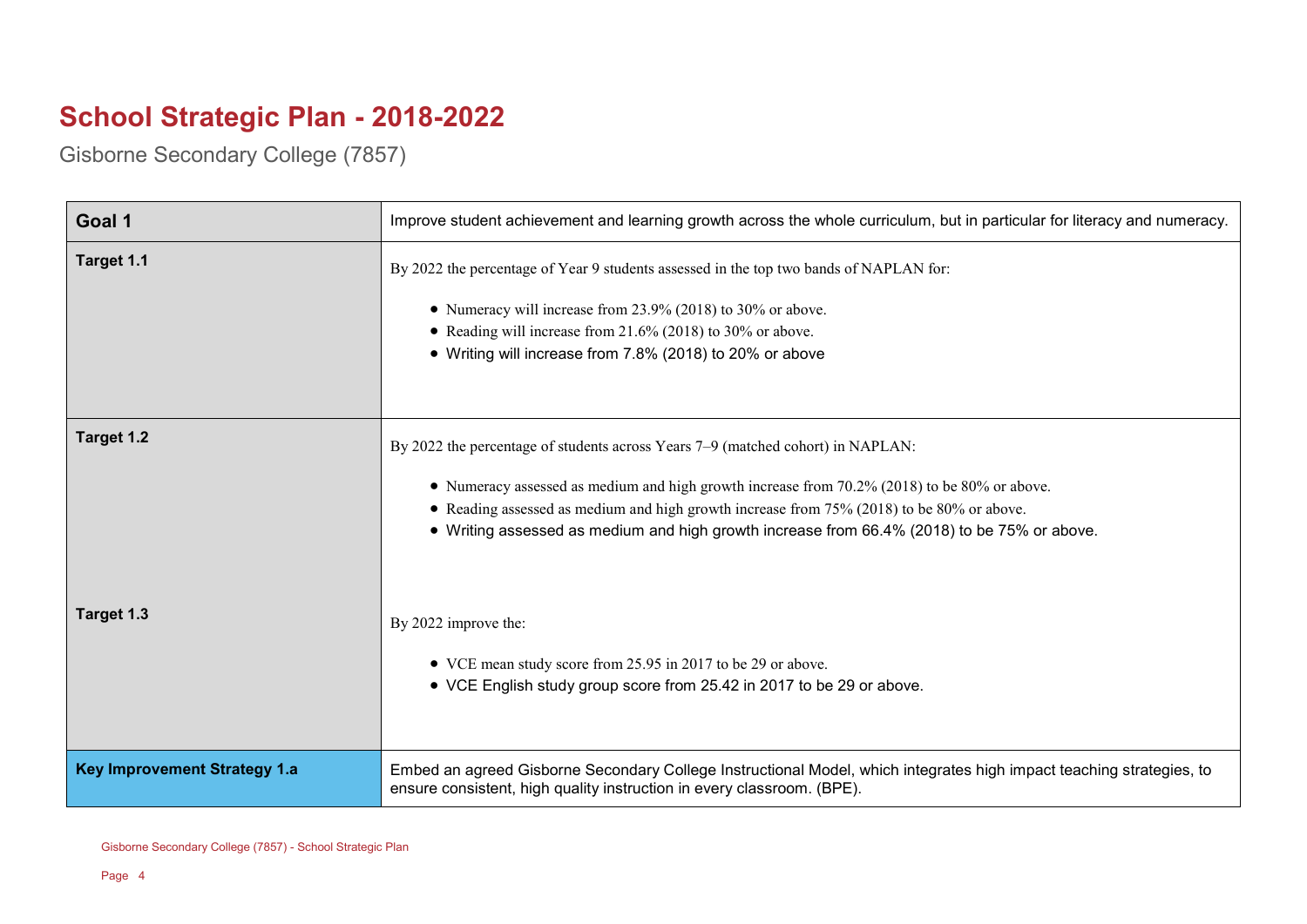| <b>Building practice excellence</b>                                        |                                                                                                                                                                                                                                                                                                                                                                                                                                                       |
|----------------------------------------------------------------------------|-------------------------------------------------------------------------------------------------------------------------------------------------------------------------------------------------------------------------------------------------------------------------------------------------------------------------------------------------------------------------------------------------------------------------------------------------------|
| <b>Key Improvement Strategy 1.b</b><br>Curriculum planning and assessment  | Strengthen the capacity of individual teachers and teams to analyse and use assessment data to plan a differentiated<br>curriculum and a teaching and learning program that targets the learning needs of all students. (CPA).                                                                                                                                                                                                                        |
| <b>Key Improvement Strategy 1.c</b><br><b>Building practice excellence</b> | Build the capability of teachers and teams to develop deeper understandings of the curriculum standards and to moderate<br>to ensure more consistent and accurate assessment judgements inform targeted teaching. (BPE and CPA).                                                                                                                                                                                                                      |
| Goal 2                                                                     | Develop students' social, emotional and academic engagement so that they are confident, activated and motivated<br>learners.                                                                                                                                                                                                                                                                                                                          |
| Target 2.1                                                                 | Student opinion<br>By 2022, the percentage of positive endorsement on the AToSS for Years 7-12 for these factors will be:<br>• Attitudes to Attendance—75 percent or above (from 62 percent in 2018)<br>• Student Voice and Agency—80 percent or above (from 68 percent in 2018)<br>• Self-regulation and Goal Setting-75 percent or above (from 55 percent in 2018)<br>• Effective Classroom Behaviour-80 percent or above (from 71 percent in 2018) |
| <b>Target 2.2</b>                                                          | Student attendance<br>By 2022, improve student attendance so that absences across Years 7–12 are 18 days or less (from 28.33 days in 2017).                                                                                                                                                                                                                                                                                                           |
| Target 2.3                                                                 | Parent opinion<br>By 2022, the percentage of positive endorsement on the Parent Opinion Survey (POS) for these factors will be:<br>• Student Voice and Agency—from 78% positive endorsement in 2018 to 85% positive endorsement or above.                                                                                                                                                                                                             |

 $\overline{\phantom{a}}$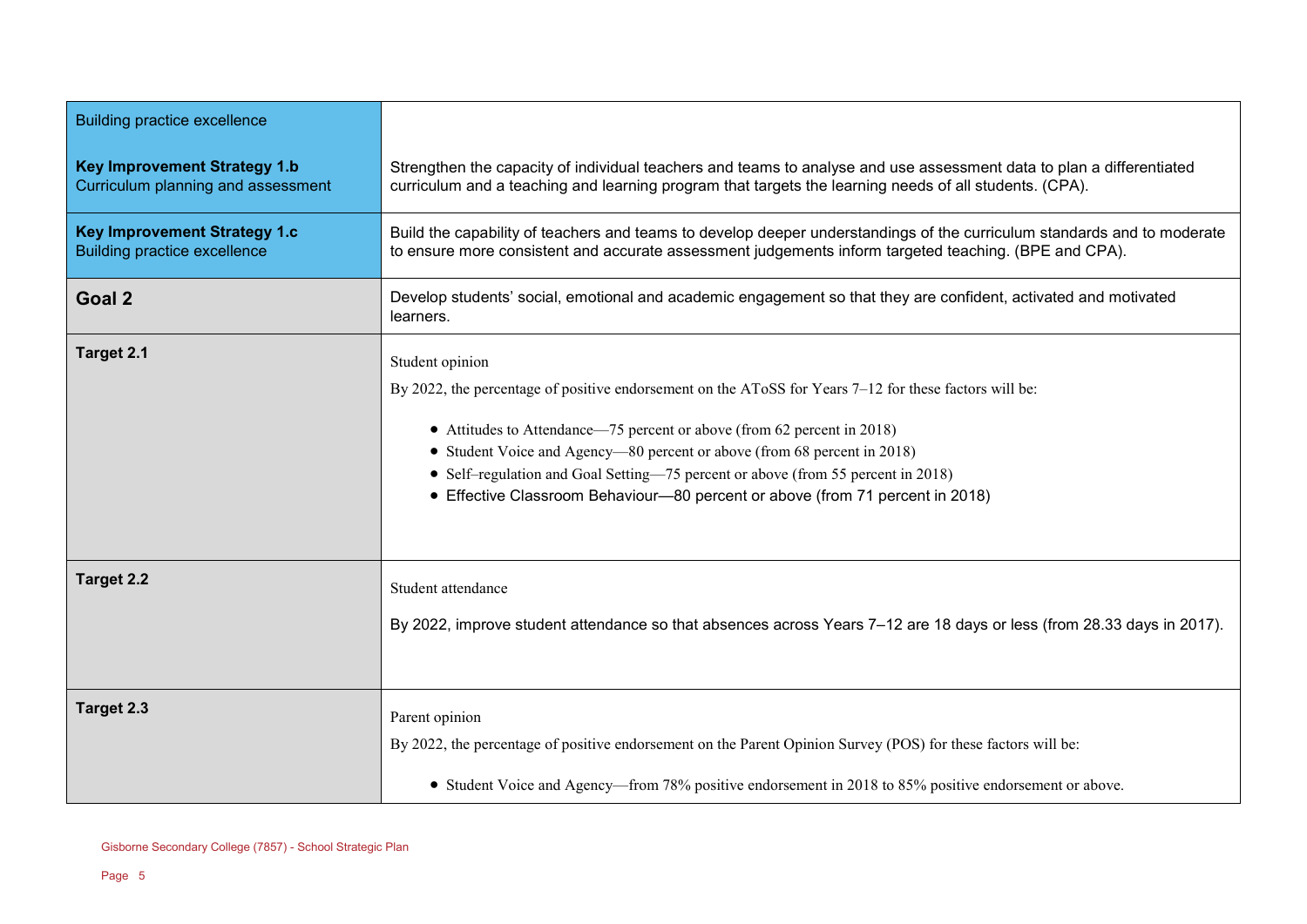|                                                                                        | • Student Motivation and Support—from 51% positive endorsement in 2018 to 75% positive endorsement or above.<br>• Effective Teaching—from 63% positive endorsement in 2018 to 75% positive endorsement or above.                                                                                                                                                                                                                             |
|----------------------------------------------------------------------------------------|----------------------------------------------------------------------------------------------------------------------------------------------------------------------------------------------------------------------------------------------------------------------------------------------------------------------------------------------------------------------------------------------------------------------------------------------|
| Key Improvement Strategy 2.a<br>Empowering students and building school<br>pride       | Raise levels of student voice and learner agency and build teacher knowledge and practice excellence in the use of<br>learner centered teaching that enables the consistent use of High Impact Teaching Strategies and student voice and<br>learner agency approaches in all classrooms. (ESBSP, IESA and BPE).                                                                                                                              |
| <b>Key Improvement Strategy 2.b</b><br>Setting expectations and promoting<br>inclusion | Review the school's attendance policy and implement more effective approaches, especially at Years 9 and 10. (SEPI)                                                                                                                                                                                                                                                                                                                          |
| Key Improvement Strategy 2.c<br>Setting expectations and promoting<br>inclusion        | Embed a College wide positive behaviours program, enabling students to develop a growth mindset and to self regulate.<br>(SEPI)                                                                                                                                                                                                                                                                                                              |
| Goal 3                                                                                 | Create a collaborative, accountable learning community culture to improve student achievement, engagement and<br>wellbeing.                                                                                                                                                                                                                                                                                                                  |
| Target 3.1                                                                             | Staff opinion<br>By 2022, the percentage of positive endorsement on the School Staff Survey (SSS) for these factors will be:<br>• Collective Efficacy—from 38% positive endorsement in 2018 to 75% positive endorsement or above.<br>• Academic Emphasis—from 30% positive endorsement in 2018 to 75% positive endorsement or above.<br>• Teacher Collaboration— from 39% positive endorsement in 2018 to 75% positive endorsement or above. |
|                                                                                        | • Instructional Leadership— from 26% positive endorsement in 2018 to 75% positive endorsement or above.                                                                                                                                                                                                                                                                                                                                      |